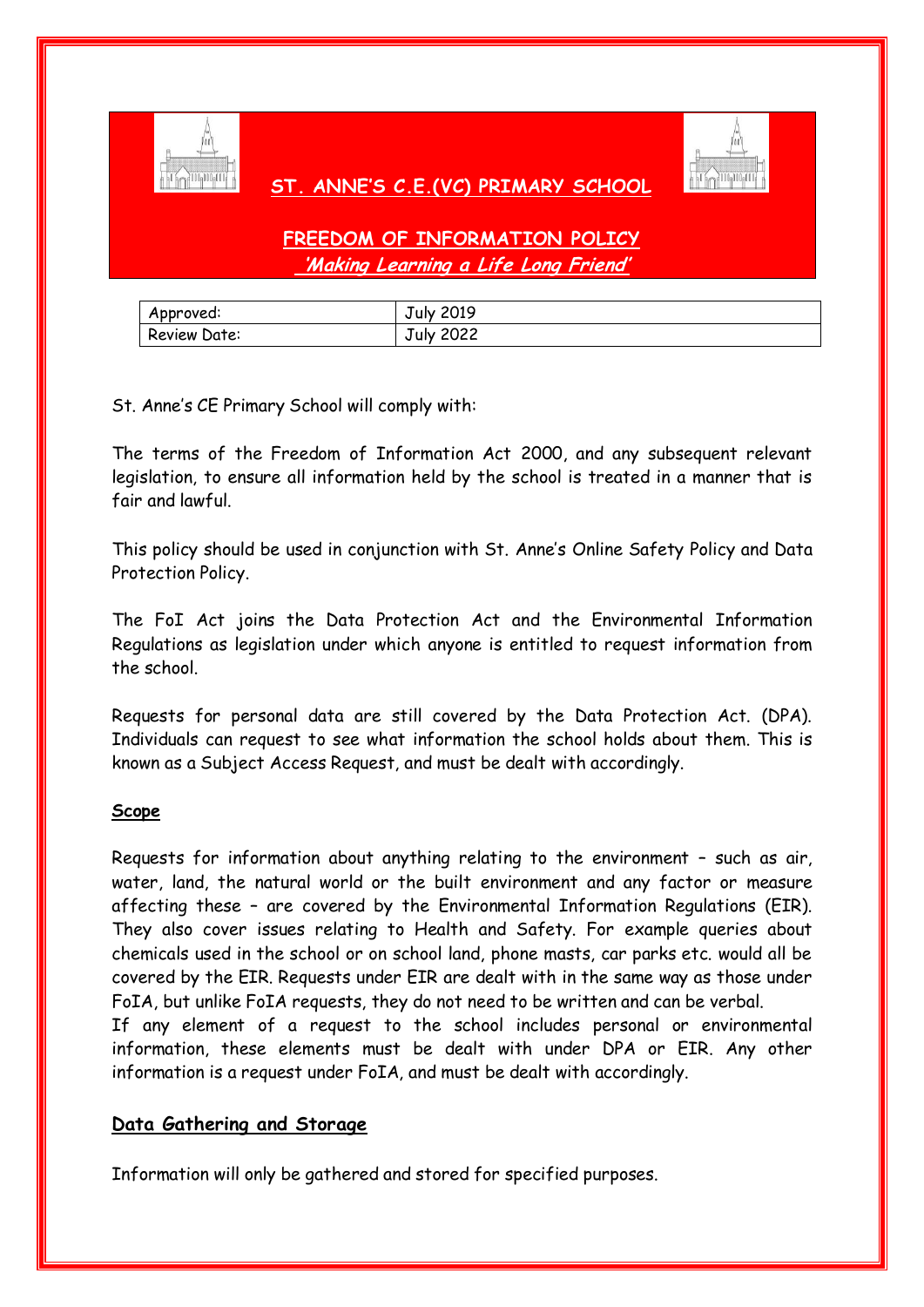In order to be able to respond to requests for information St. Anne's will implement effective records management policies to enable staff to identify whether data is held and, if it is, locate it quickly and easily.

Information held by St. Anne's will be regularly reviewed with a view to archiving or destruction, where appropriate.

### **Publication Scheme**

St Anne's C.E. PrimarySchool has adopted the Model Publication Scheme for Schools approved by the Information Commissioner. The Publication Scheme and the materials it covers will be readily available from the School office. It will also be published on our website.

### **Dealing with Requests for Information**

Theoretically any request for information is a request under the Freedom of Information Act. However, St Anne's Primary School has taken the decision that it will not consider any request that forms part of the normal pattern of work to be a Freedom of Information request. Only those requests which are considered to be outside the normal remit of the service provided will be recorded as Freedom of Information requests. St. Anne's will assist applicants in making their request to have access to information held by the school.

Assistance will be given to applicants whose requests need to be transferred to another public authority (e.g. school, LA, hospital). St. Anne's will also exercise its duty to confirm or deny the existence of requested data, subject to any exemptions that may apply.

The school will supply data requested within 20 working days (or in line with the Information Commissioner's current policy during school holidays), subject to any exemptions that may apply, and the estimated cost of complying with the request falling within the current defined charge limit. All requests for information should still be dealt with in compliance with the 20 day deadline, whether they are recorded as Freedom of Information requests or not.

If a response will take longer than ten working days to respond an acknowledgement should be sent to the person making the request, informing them when the information will be supplied. This acknowledgement does to allow the school to exceed the overall 20 day deadline.

The charge limit is currently £450, calculated at 18 hours work at a flat rate of £25 per hour, as set by the Department for Constitutional Affairs. If the estimated cost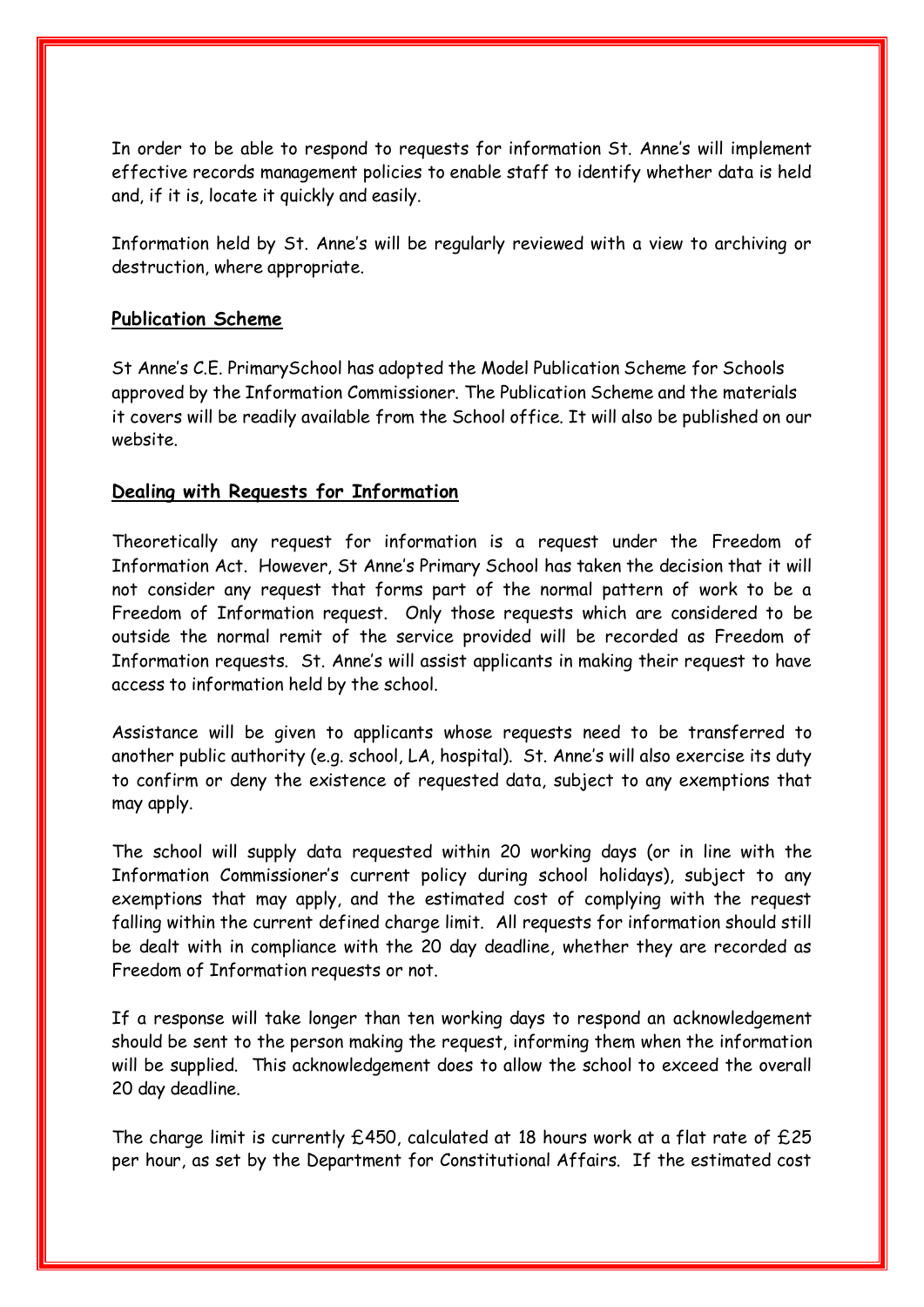of complying with the request does not exceed this amount the school is not entitled to make a charge for fulfilling the request.

A senior member of staff (Headteacher) will be responsible for ensuring requests are fulfilled within the stipulated deadline and recording details of the request on the school's tracking database.

Persons requesting data will be supplied with a copy of our complaints procedure.

Copies of data supplied should be retained for two years from the date it was put into the public domain.

### **Applying Exemptions**

A full list of exemptions can be found at the Information Commissioner's website. There are two types of exemption – absolute and qualified. In practice there are very few which are likely to be applied by the education sector.

The decision to apply absolute exemptions should not be taken by individual members of staff but should be made by a constituted group of at least three of the following: Chair of Governors, other Governors, Headteacher, Deputy Headteacher.

Even if the group decides information should not be disclosed, a public interest test should be carried out when applying qualified exemptions, to decide whether the public interest in disclosure outweighs the objection to disclosure. If it does the information must be disclosed.

Advice should be sought from Learning and Culture's Data Protection and Freedom of Information Manager or Legal Services if there is any doubt as to whether information should be disclosed.

#### **Logging Requests Received**

St. Anne's will keep a record (See Appendix 1) of all requests received for monitoring purposes, noting:

- a) the date the request was received,
- b) name and contact details of the person or organisation making the request,
- c) the date the request was fulfilled or refused,
- d) the reason for any exemption being applied,
- e) the reason for any failure to meet the 20 day deadline.

This policy will be included in the Staff Handbook and reviewed annually.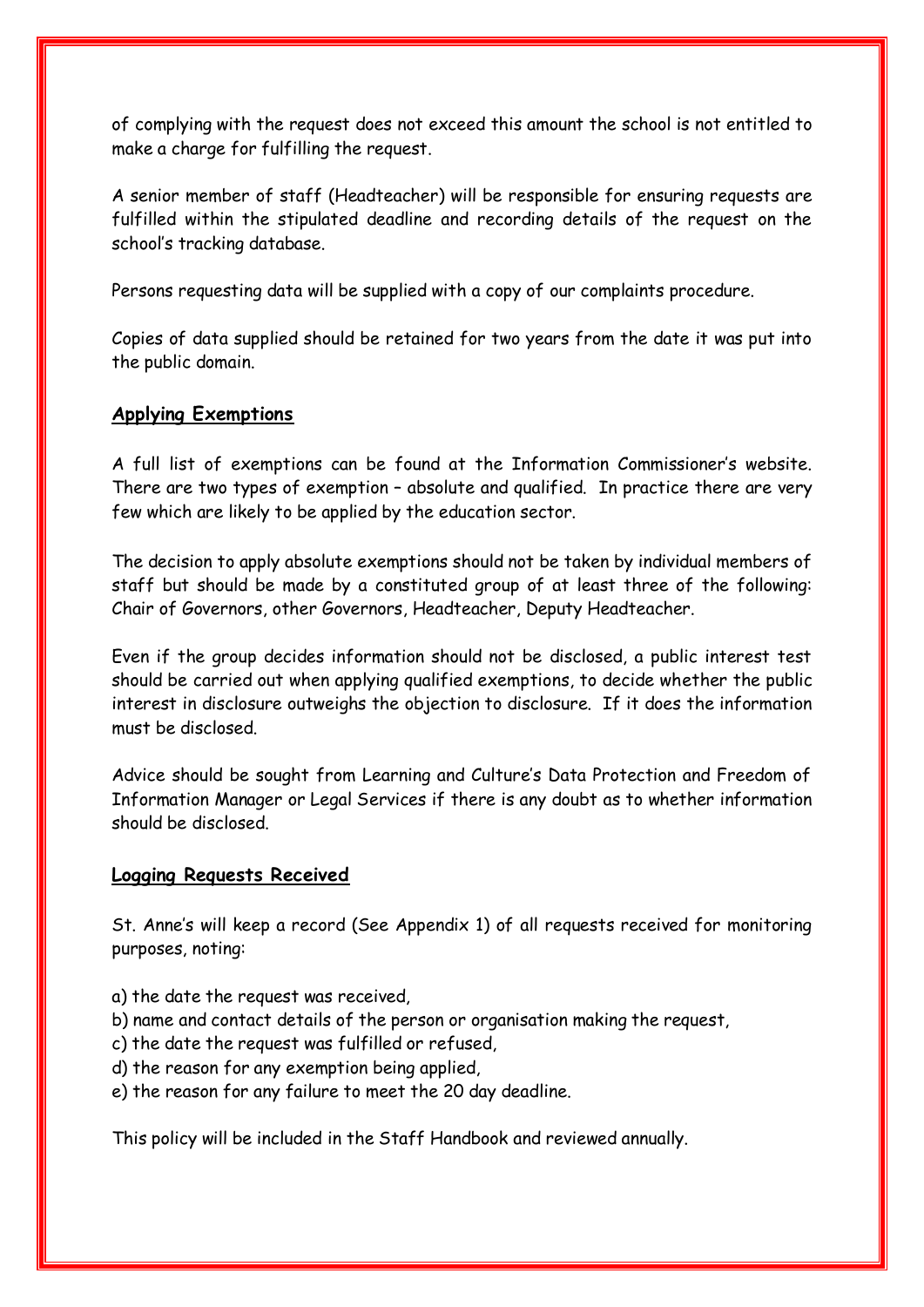### **Complaints**

Any comments or complaints will be dealt with through the school's normal complaints procedure. We will aim to determine all complaints within 28 working days of receipt. The school will maintain records of all complaints and their outcome. If on investigation the school's original decision is upheld, then the school has a duty to inform the complainant of their right to appeal to the Information Commissioner's office. Appeals should be made in writing to the Information Commissioner's office.

They can be contacted at: FOI/EIR Complaints Resolution **Information Commissioner's Office** Wycliffe House Water Lane Wilmslow Cheshire SK9 5AF

*APPENDIX 1 – ST. ANNE'S LOG OF REQUESTS RECEIVED*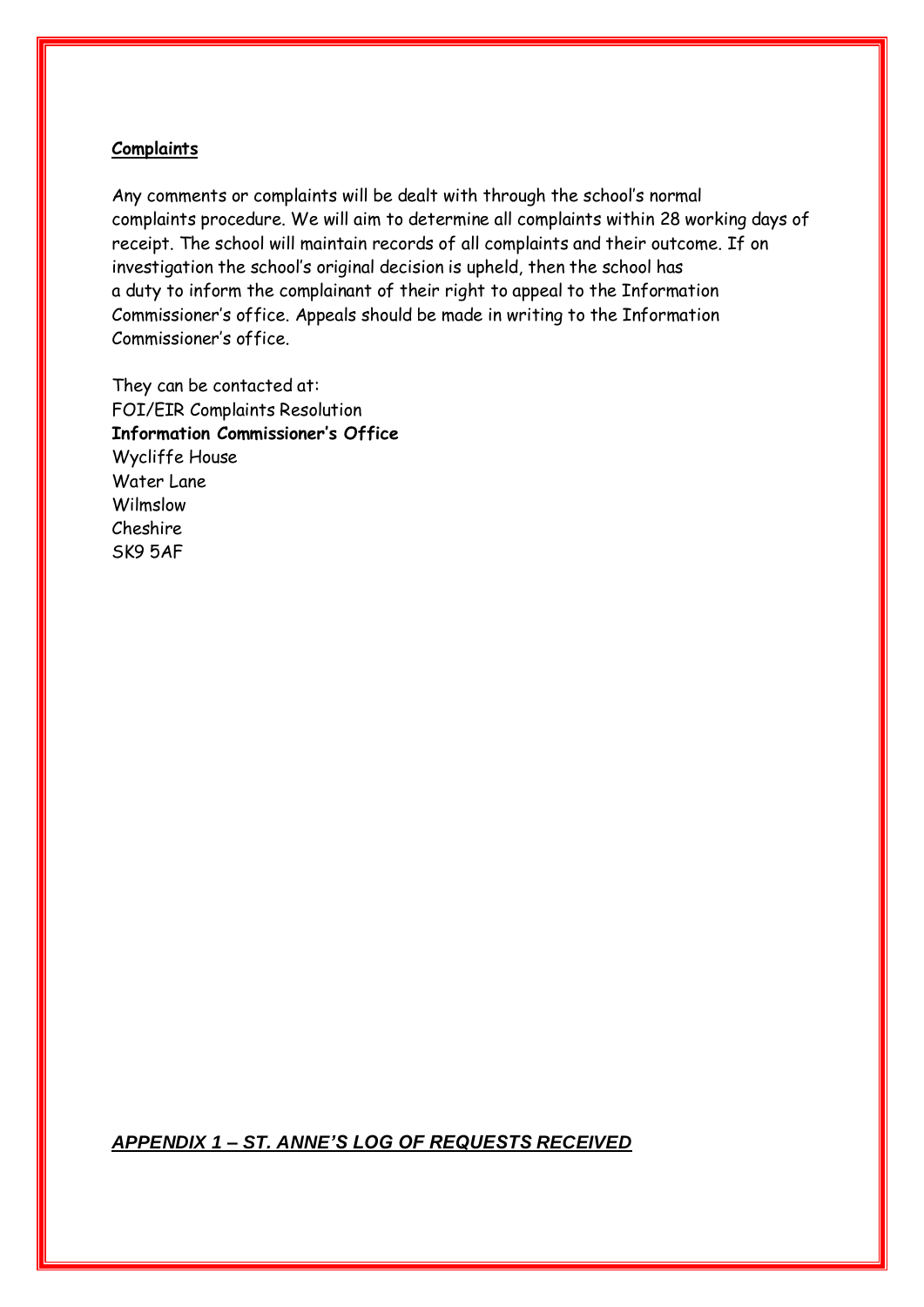| Date the request<br>was received |                                    | Name & contact<br>details of the person | Date the request<br>was fulfilled or | Reason for any<br>exemption being applied | Reason for any<br>failure to meet |
|----------------------------------|------------------------------------|-----------------------------------------|--------------------------------------|-------------------------------------------|-----------------------------------|
| Date                             | Name of staff<br>recording request | or organisation<br>making the request   | refused                              |                                           | the 20 day<br>deadline            |
|                                  |                                    |                                         |                                      |                                           |                                   |
|                                  |                                    |                                         |                                      |                                           |                                   |
|                                  |                                    |                                         |                                      |                                           |                                   |
|                                  |                                    |                                         |                                      |                                           |                                   |
|                                  |                                    |                                         |                                      |                                           |                                   |
|                                  |                                    |                                         |                                      |                                           |                                   |
|                                  |                                    |                                         |                                      |                                           |                                   |
|                                  |                                    |                                         |                                      |                                           |                                   |
|                                  |                                    |                                         |                                      |                                           |                                   |
|                                  |                                    |                                         |                                      |                                           |                                   |
|                                  |                                    |                                         |                                      |                                           |                                   |
|                                  |                                    |                                         |                                      |                                           |                                   |
|                                  |                                    |                                         |                                      |                                           |                                   |
|                                  |                                    |                                         |                                      |                                           |                                   |
|                                  |                                    |                                         |                                      |                                           |                                   |
|                                  |                                    |                                         |                                      |                                           |                                   |
|                                  |                                    |                                         |                                      |                                           |                                   |
|                                  |                                    |                                         |                                      |                                           |                                   |
|                                  |                                    |                                         |                                      |                                           |                                   |
|                                  |                                    |                                         |                                      |                                           |                                   |
|                                  |                                    |                                         |                                      |                                           |                                   |
|                                  |                                    |                                         |                                      |                                           |                                   |
|                                  |                                    |                                         |                                      |                                           |                                   |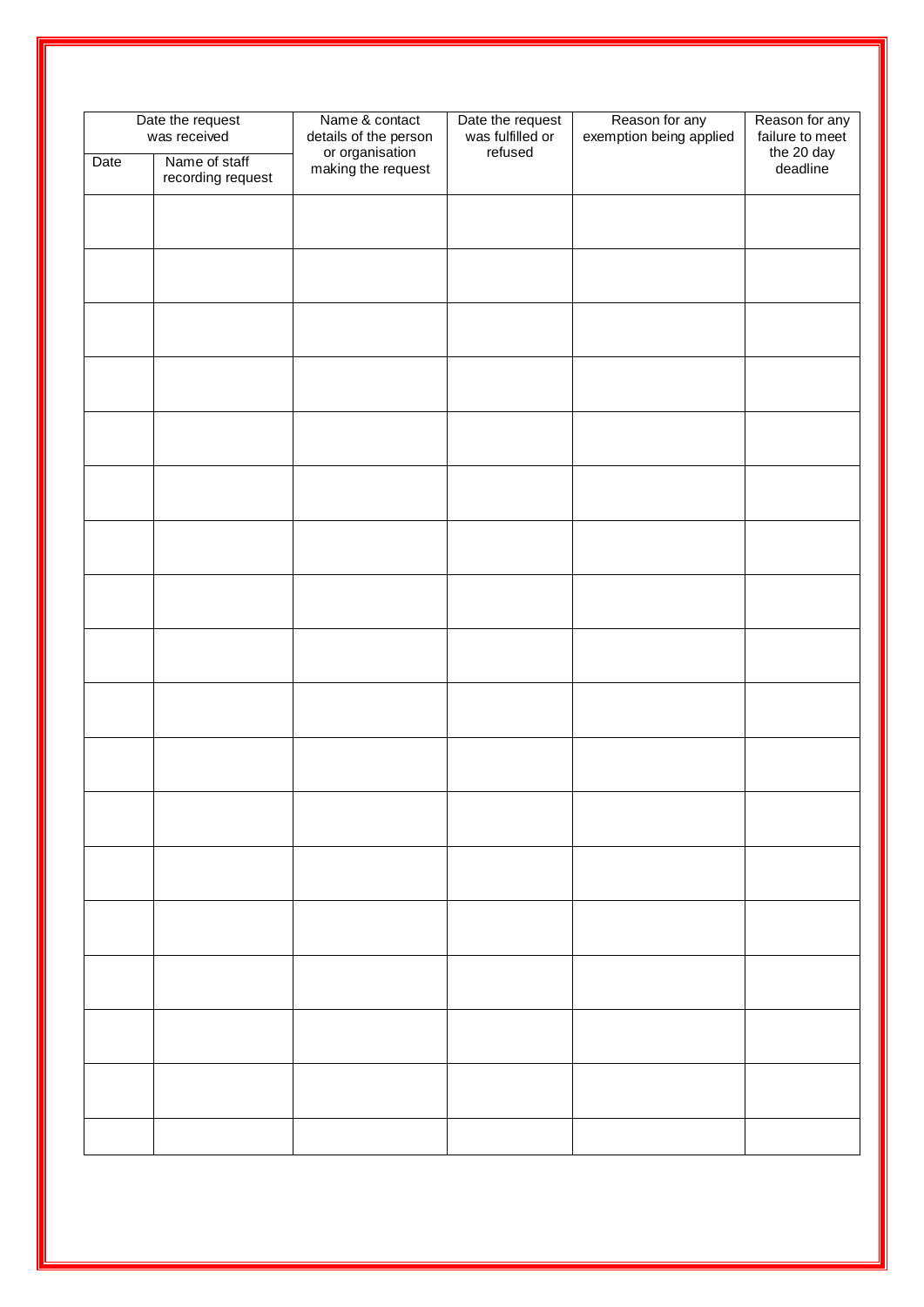### **APPENDIX 2 CHARGING**

### **Important:** Different charges apply for requests under the Data Protection Act

#### **May I charge a fee?**

FOI does not require charges to be made but schools have discretion to charge applicants a fee in accordance with the Fees Regulations (fees Regulations on the DCA website [www.dca.gov.uk/foi/secleg.htm\)](http://www.dca.gov.uk/foi/secleg.htm)

### **What steps should we take in considering whether to charge?**

Step 1. Is the information exempt for the purposes of the FoI Act? If information is exempt, then fees do not apply. You may not know if information is exempt until it has been located and checked. However, there are many instances, for example information in your publication scheme, when it is automatically exempt. If you wish to charge for information in your publication scheme, this should be made clear in the scheme itself. The school would need to contact the enquirer to inform them that the information is exempt, and how to obtain it.

Step 2. Do you wish to calculate whether the cost of the request would exceed the appropriate limit (currently  $£450$ )? In many cases, it will be obvious that the request would cost less than the appropriate limit, so there would be little point in making the calculation.

### Step 3. Calculate the appropriate limit

Staff costs are calculated at £25 per hour. When calculating whether the limit is exceeded, schools can take account of the costs of determining whether the information is held, locating and retrieving the information, and extracting the information from other documents. They cannot take account of the costs involved with considering whether information is exempt under the Act.

### Step 4. Requests costing less than the limit

If a request would cost less than the limit, schools can only charge for the cost of informing the applicant whether the information is held, and communicating the information to the applicant (e.g. photocopying, printing and postage costs)

### Step 5. Requests exceeding the limit

If a request would cost more than the limit, the school can turn the request down, answer and charge a fee, or answer and waive the fee. If you choose to comply with a request where the estimated cost exceeds the threshold you should calculate the charge as outlined in our Freedom of Information policy, plus the costs of informing the applicant whether the information is held, and communicating the information to them (e. printing and postage costs)

Step 6. For all requests, schools should have regard to the following two points: